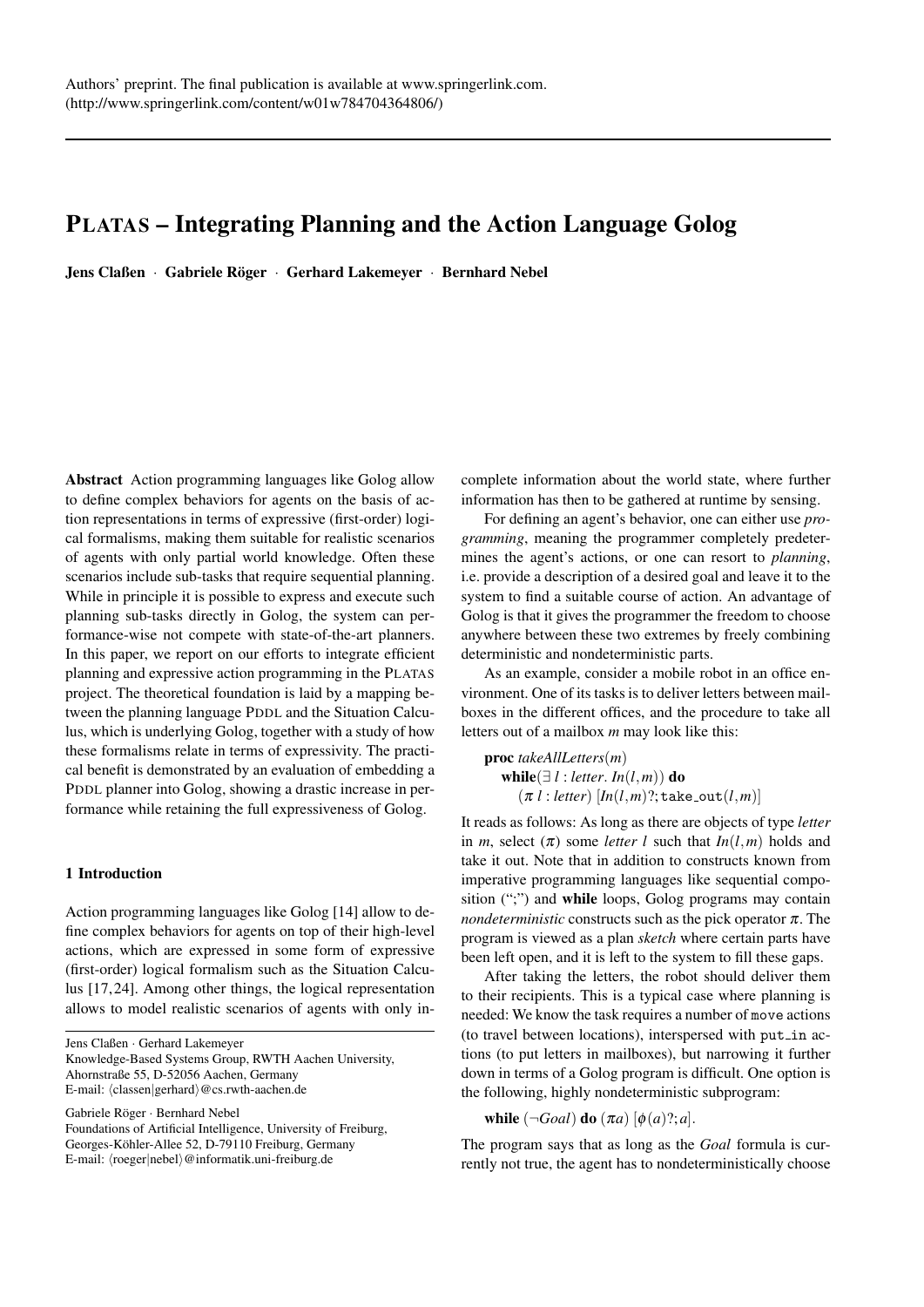some action  $a$  for which  $\phi$  applies and execute it. In our example, *Goal* would express that letters for which the recipient is known are delivered to their destination mailboxes:

#### ∀ *l* : *letter*. (∃ *m* : *mailbox Addressee*(*l*,*m*)) ⊃ *Delivered*(*l*)

 $\phi$  is some criterion to filter suitable actions; in the example it may express that  $a$  is among the actions put in and move:

 $\exists l_1, l_2 : loc(a = move(l_1, l_2)) \vee$  $\exists l : letter, m : mailbox (a = put_in(l,m)).$ 

Any successful execution of the above program corresponds to an action sequence that reaches a situation where *Goal* holds, *i.e.* a plan. When the Golog interpreter does a lookahead to search for such an action sequence, it thus performs nothing else than classical, sequential planning.

Planning is hence both necessary and possible in principle, but the performance of Golog in these cases is generally poor compared to state-of-the-art planners [2, 1]. The reason is that current Golog implementations typically resort to blind search for lookahead, while the focus of planning research ever since the introduction of STRIPS [8] has been on designing systems of high efficiency, so that a wide range of techniques and heuristics is available today. It seems natural to ask how this progress can be exploited to improve the performance of Golog. It is conceivable to do this by simply copying techniques from successful planners into Golog. However, this endeavor is undesirable not only as it would mean a pure re-implementation of existing results, but also because it will have to be reiterated for future developments in the area. Instead, it would be much more desirable to plug in any existing planner by means of a simple interface.

Since there is already a common interface to state-ofthe-art planning systems, namely the *Planning Domain Description Language* (PDDL) [18], we use the following approach: Whenever the Golog interpreter encounters a planning sub-problem, we translate it into PDDL, call a PDDL planner on it, and continue the execution with the returned plan. Note that classical planning alone is not sufficient for the runtime control of the agent, as there are additional important tasks. Most notably, the agent typically has only partial knowledge about its environment and has to gather necessary information at runtime using its sensors. For example, before executing *takeAllLetters*(*m*), the robot has to use the sensing action  $look\_into(m)$  to learn which letters there are in *m*. Golog then takes care of updating the knowledge base of the agent with the results of the sensing actions.

For the embedding, two issues arise. First, we have to ensure that the translation between Golog and PDDL is correct in the sense that the same plans are admitted. Moreover, there is the question how the two formalisms relate in terms of expressivity, i.e. which subset of the source formalism is representable by the target formalism. In this paper, we report on how we addressed these issues within the PLATAS

| α                                         | primitive action                    |
|-------------------------------------------|-------------------------------------|
| $\phi$ ?                                  | test                                |
| $\delta_1$ : $\delta_2$                   | sequence                            |
| $\delta_1 \mid \delta_2$                  | nondeterministic choice             |
| $\pi x.\delta(x)$                         | nondeterministic choice of argument |
| $\delta^*$                                | nondeterministic iteration          |
| if $\phi$ then $\delta_1$ else $\delta_2$ | conditional                         |
| while $\phi$ do $\delta$                  | loop                                |
| <b>proc</b> $P(x)$ $\delta(x)$            | procedures                          |

Fig. 1 Basic set of Golog constructs.

project (*Planning Techniques and Action Languages*), which is part of the DFG-funded project cluster *LogWiss*. 1

## 2 The Situation Calculus and Golog

The *Situation Calculus*[17, 24] is a dialect of first-order logic for reasoning about dynamic domains. Changes in the world are assumed to be the result of *primitive actions*, which are performed by some implicit agent and modeled by terms like move $(l_1, l_2)$ . Properties which are affected by performing such actions are called fluents and can be predicates like *Holding*( $l, s$ ) or functions like *position*(*robot,s*). The last argument of a fluent is a *situation*, which should be understood as the current history of actions that have been executed. The constant  $S_0$  is used to denote the initial situation, and when *a* is an action and *s* a situation, then  $do(a, s)$  denotes the situation that results from performing *a* in *s*. For example *Holding*( $l$ , $do$ ( $\text{take\_out}(l, m)$ , $S_0$ )) means that the agent is holding letter *l* after taking it out of *m*. A particular domain is described by a *basic action theory* (BAT), which is a set of Situation Calculus formulas consisting of:

1. Sentences that describes the initial situation, e.g.

¬∃*x Holding*(*x*,*S*0)∧ ∀*l* : *letter* ¬*Delivered*(*l*,*S*0),

2. a precondition formula for each action, e.g.<sup>2</sup>

 $Poss(\text{take\_out}(x, y), s) \equiv$  $\exists l : loc. At(robot, l, s) \land At(y, l, s) \land In(x, y, s);$ 

3. for each fluent, a successor state axiom (SSA) encoding how the predicate is affected by actions, e.g.

*Holding*
$$
(x, do(a, s)) \equiv \exists y (a = \texttt{take.out}(x, y)) \vee
$$
  
*Holding* $(x, s) \wedge \neg \exists y (a = \texttt{put.in}(x, y)).$ 

Based on the Situation Calculus, *Golog* allows the definition of complex actions called *programs*. The standard variant supports the constructs shown in Figure 1. An important aspect is that apart from imperative constructs such as conditionals, loops and procedures, a program can also contain *nondeterministic* parts, e.g.  $\delta_1 \mid \delta_2$  (do either  $\delta_1$  or  $\delta_2$ ) and  $\delta^*$ 

<sup>1</sup> www.computational-logic.org/content/projects/wisslogabc.php

<sup>2</sup> Free variables are understood as ∀-quantified from the outside.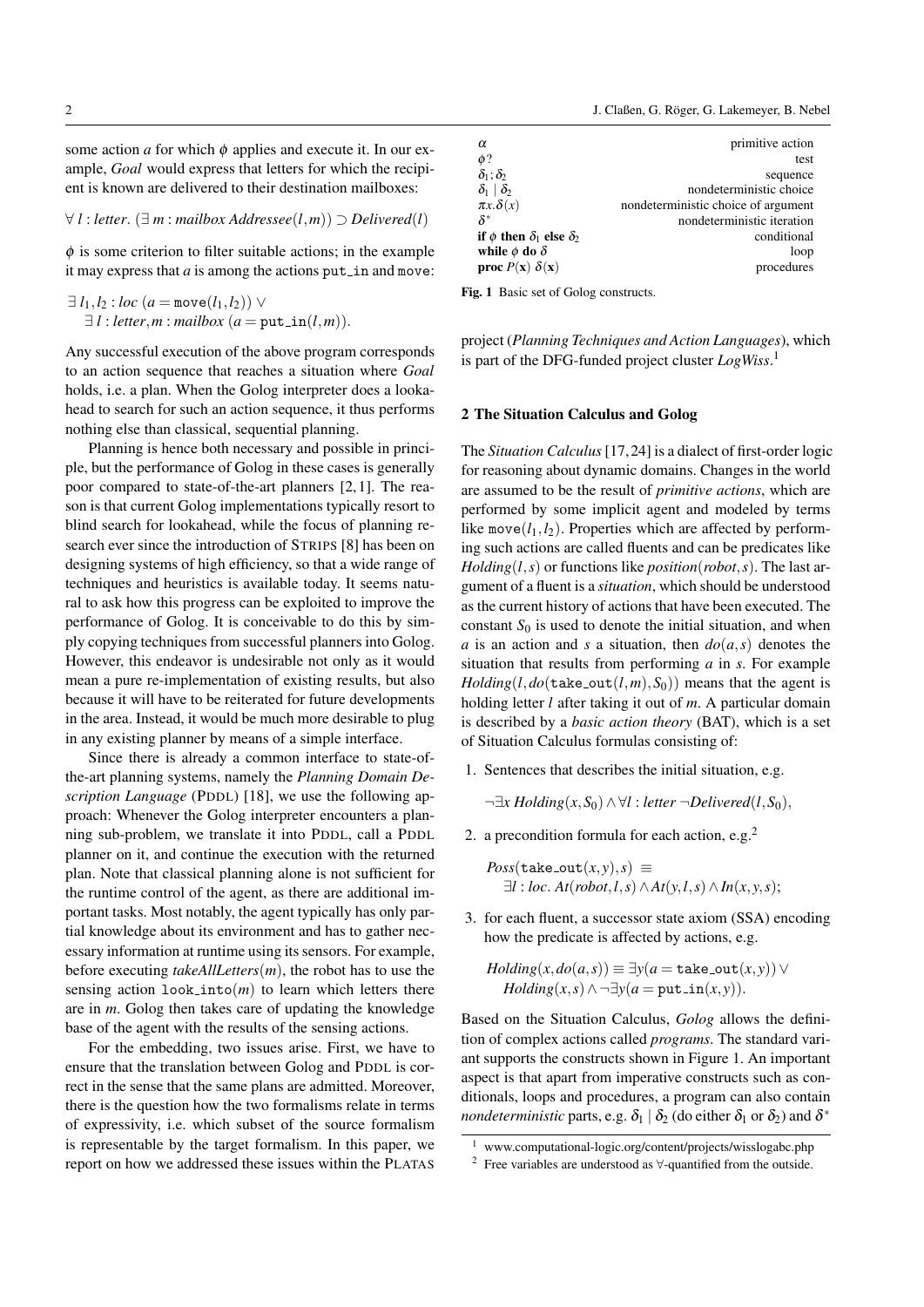```
(:action move
 :parameters (?l1 - loc ?l2 - loc)
:precondition (and (at robot ?l1)
                    (connected ?l1 ?l2))
 :effect (and (at robot ?l2)
              (not (at robot ?l1))
              (forall (?x - obj)
                  (when (holding ?x)
                        (and (at ?x ?l2)
                             (not (at ?x ?11))))))
```
Fig. 2 PDDL definition of action move.

(perform  $\delta$  zero or more times). A program thus represents an incomplete sketch of a problem solution, where nondeterministic parts constitute gaps to be filled by the system.

Variants of Golog extend this basic set of constructs by additional functionality: ConGolog [5] adds concurrency in form of interleaved processes, exogenous events and interrupts. A problem for real-world applications though is that programs are executed off-line in ConGolog, meaning that the interpreter first analyzes the entire program to find a full conforming action sequence before the first action is actually executed. Moreover, especially scenarios where the agent has incomplete knowledge about its environment make it necessary to gather information at runtime through sensing. IndiGolog [6] is an extension that tackles both issues and is hence particularly suited for our purposes. Programs are generally executed on-line without lookahead, which is only applied to subprograms explicitly marked via the search operator  $\Sigma(\delta)$ . Furthermore it supports sensing actions.

## 3 PDDL

PDDL [19, 18] was introduced in 1998 as the input language for the First International Planning Competition (IPC) [19] and has, after several revisions, by now become a de-facto standard for the formulation of planning domains and tasks.

In contrast to the Situation Calculus where changes to the world are described fluent-centric by SSAs, PDDL is an action-centric language where actions are specified by their applicability conditions and their effect on the world. For example, the move action from our running example could be formulated in PDDL as shown in Figure 2. A full PDDL task is specified by the *domain* description that describes the dynamics of the world (mostly by such actions) and a *task* description that specifies task-specific aspects, e.g. additional constants, the initial state and the goal. Note that in contrast to BATs there is always a single, fully specified initial state. Since actions are deterministic, PDDL planning systems have always full information about the world state.

The development of PDDL has been strongly connected to the IPC and, therefore, has been oriented on the capabilities of state-of-the-art planning systems. At the same time, the introduction of new language features gave impulses to new developments. To name a few, PDDL now also covers numeric and temporal aspects (like simple and continuous durative actions that can be executed concurrently [9]), and preferences [10]. Since most of these features are tackled in special competition tracks, planning systems do not have to support all features but can specialize on certain fragments.

#### 4 Mapping PDDL to the Situation Calculus

In order to establish a common semantical basis for PDDL and Golog, we show how a PDDL problem description is mapped to a corresponding BAT. The embedding of planners into Golog actually requires a translation in the other direction, which we obtain by taking the back-image of our mapping. This has two advantages: First, it is simpler since the Situation Calculus is more expressive than PDDL. Second, the mapping can be viewed as an alternative, declarative semantics for PDDL whose semantical definition [9] extends the state-transitional one for STRIPS [15] to the additional features of PDDL. In this definition, states are represented as sets of literals and a transition is specified by the addition and deletion of literals. Lin and Reiter [16] identified this as problematic in particular for incomplete theories and showed that there is an exact correspondence between STRIPS and certain forms of BATs in the sense that adding and deleting literals can be viewed as a mere *mechanism* for computing the *progression* of such a BAT, which means updating it to reflect the changes due to an action. We generalize this result to incrementally larger subsets of PDDL.

The mapping requires to switch from the action-centric view of PDDL to the fluent-centric one of the Situation Calculus. Pednault already sketched the general idea when he first introduced ADL [21], and Reiter [24] formalized it in his famous solution to the frame problem: For each fluent *F*, we collect all positive effects on it in a single positive effect axiom, and all negative ones in a single negative effect axiom. If move is the only action that affects at, we get:

$$
\gamma_{At}^+ = \exists l : loc.(a = \text{move}(l, y)) \land (x = robot \lor Holding(x, s))
$$
  

$$
\gamma_{At}^- = \exists l : loc.(a = \text{move}(y, l)) \land (x = robot \lor Holding(x, s))
$$

Then we assume that these effects indeed describe *all and only* possible changes to the fluent, yielding the SSA:

$$
At(x, y, do(a, s)) \equiv \gamma_{At}^+ \vee At(x, y, s) \wedge \neg \gamma_{At}^-.
$$

In words, *At* is true after executing *a* if it was made true  $(\gamma_{At}^+)$  or if it was already true and not made false  $(\gamma_{At}^-)$ . We verified that a similar construction is correct for the ADL fragment of PDDL, which extends basic STRIPS with conditional effects as well as negated, disjunctive, and quantified preconditions, but does not add higher language features like durative actions or numeric functions: In this fragment, an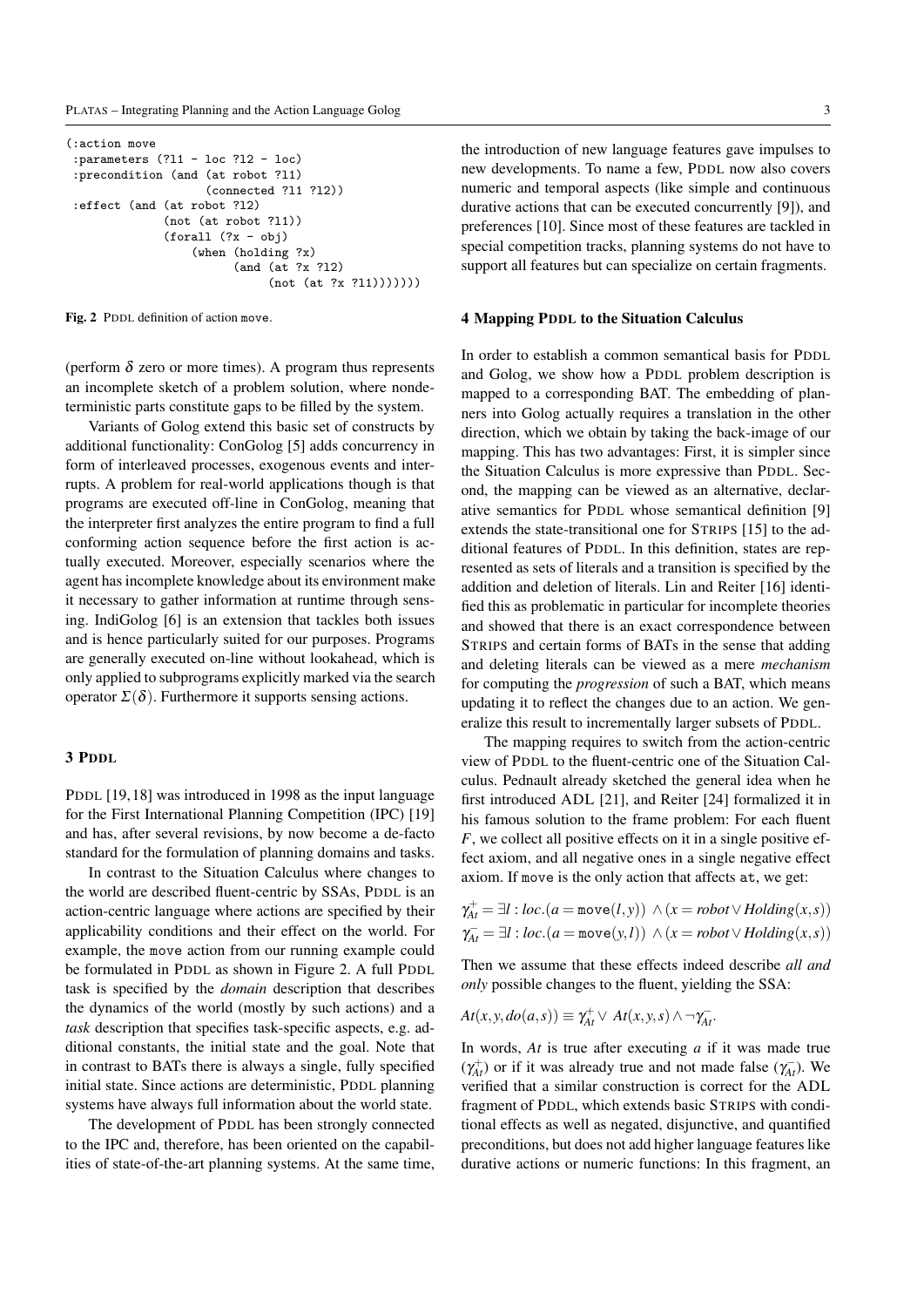update to a PDDL state w.r.t. some action corresponds to the progression of the constructed BAT through that action. The progression is guaranteed to exist due to the closed-world and domain-closure assumptions being made in PDDL [2].

We then extended these results to a fragment that includes the temporal and numeric features of PDDL [3]. It uses an explicit notion of time, where a plan has to specify at which time points actions happen. In addition to simple instantaneous actions, it includes durative actions whose execution stretches over some time *interval*. In our robot scenario, for instance, it is reasonable to model move as durative since the robot needs a certain amount of time to get from one location to another. Our treatment of time and durative actions in the Situation Calculus is based on work by Pinto [22] and Reiter [23]: actions are extended with an additional argument for the execution time, e.g. take\_out $(x, y)$  becomes take\_out $(x, y, t)$ . Furthermore, a durative action  $a'$ is encoded by splitting it into two simple actions  $start(a', t)$ and  $end(a',t)$  that mark the start and end points of its execution interval. We then have a special fluent keep track of which durative actions are in progress, using the SSA:

$$
Performing(a', do(a, s)) \equiv \exists t. a = start(a', t) \lor
$$

$$
Performing(a', s) \land \neg \exists t'. a = end(a', t')
$$

In PDDL, preconditions and effects of durative actions are annotated with one of the time qualifiers "at start", "at end", and "overall", where the former two refer to the start and end *time points*, respectively, and the latter to the *open interval* between them. As long as a precondition or an effect is only concerned with the start (end) time point, our mapping to the Situation Calculus is straightforward: We simply treat it as a precondition or effect of the corresponding  $start(a',t)$  (*end*( $a',t$ )) action. However, there might also be inter-temporal effects. In the example of a durative variant of our robot's move action, we may have the effect that *at the end* an object arrives together with the robot at the destination if the object is held *at the beginning*:

```
(when (at start (holding ?x))
     (at end (at ?x ?l2))))
```
In such cases, we introduce auxiliary fluents that "memorize" whether the condition was true at the beginning:

$$
Mem_{move}^{start}(x, l_1, l_2, do(a, s)) \equiv
$$
  
\n
$$
\exists t'. a = start(\text{move}(l_1, l_2, t')) \land Holding(x, s) \lor
$$
  
\n
$$
Mem_{move}^{start}(x, l_1, l_2, do(a, s)) \land \neg \exists t. a = end(\text{move}(l_1, l_2, t))
$$

We also came up with representations of the further temporal features of PDDL such as continuous effects, invariants, and timed initial literals. We proved correctness in the sense that valid temporal PDDL plans correspond to sequences of *start* and *end* actions admitted by the BAT. The remaining features of full PDDL such as trajectory constraints, preferences and derived predicates can be mapped similarly [11].

#### 5 Expressivity

Planners are typically designed for specific PDDL fragments since restricting the scope of the system allows for more specialized and efficient algorithms. We are therefore interested in using a fragment that is as small as possible when we formulate a Golog sub-task in PDDL. To understand which fragment of BATs corresponds to which fragment of PDDL, we compare their expressivity using the compilation scheme framework introduced by Nebel [20]. Compilation schemes compare how concisely planning domains and plans can be expressed in different formalisms, not how concisely an individual planning instance can be expressed. The intuition is that it is justifiable to perform significant work on translating a domain description from one formalism to another, as long as this remains a one-off effort, and individual *instances* of the domain can subsequently be transformed efficiently.

As we are measuring the *expressivity* of a formalism, the mapping may use arbitrary computational resources, but we require that the result is at most polynomially sized and that the transformation of the domain description does not depend on the initial state and goal. In contrast, the translation of the initial state and the goal is very limited: it should be efficiently computable and not depend on the whole specification. If such a mapping is solution preserving, i.e. there is a plan for the original task iff there is a plan for the result task, we call it a compilation scheme. To compare the expressivity of two planning formalisms we moreover have to measure the size of generated plans. If it is possible to formulate a compilation scheme so that the size of the shortest plan for the result task is bounded linearly by the size of an optimal plan for the source task, we conclude that the target formalism is at least as expressive as the source formalism. If plans are required to grow faster, the source formalism is more expressive. In our project, it turned out that compilation schemes always directly provided a polynomial-time translation to PDDL and the resulting plan can directly be interpreted as a solution situation for the source task.

A particularly interesting subset of PDDL is its ADL fragment, which is more expressive than the rather restrictive STRIPS but still supported by a large number of planning systems. Based on earlier work [7], we identified a maximal subset of the Situation Calculus that is equally expressive [26, 25]. Put shortly, we can compile all BATs that provide full information on the initial state in an explicit (non-compact) form into the ADL fragment. More precisely, this Situation Calculus fragment can briefly be characterized as all BATs whose initial database consists of exactly the following sentences (where  $c_i$  denotes a constant):

#### 1. For each relational fluent *F* there is an expression

$$
F(x_1,...,x_n,S_0) \equiv (x_1 = c_{11} \wedge \cdots \wedge x_n = c_{1n})
$$
  
 
$$
\vee \cdots \vee (x_1 = c_{m1} \wedge \cdots \wedge x_n = c_{mn}).
$$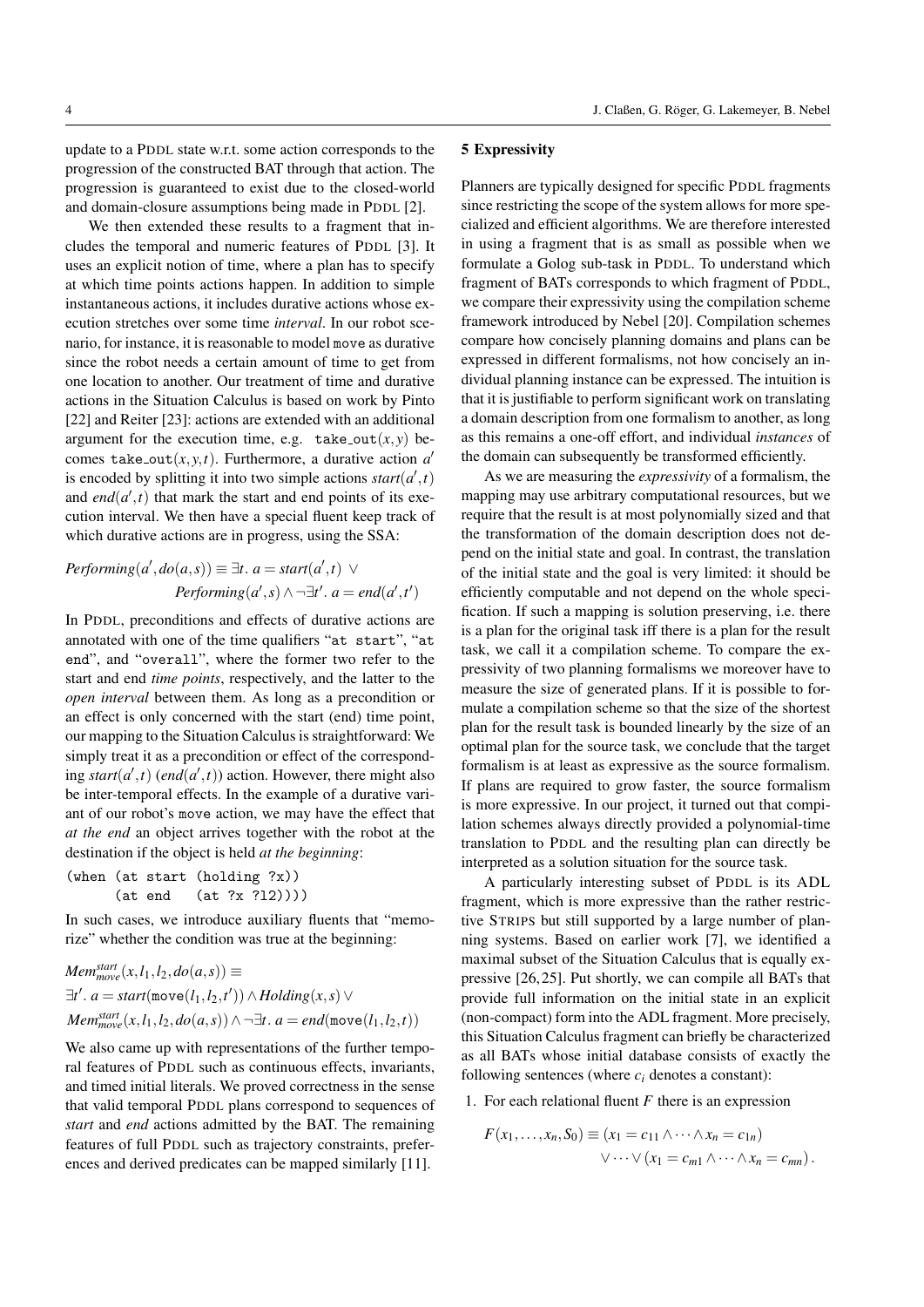- 2. There are analogous expressions for all situation-independent predicates.
- 3. There are analogous expressions for all functions except constants and action functions with object arguments.
- 4. There are unique names axioms  $c_i \neq c_j$  for each pair  $c_i$ , *c<sup>j</sup>* of different constants.
- 5. Optionally, there may be a domain closure axiom of the form  $(x = c_1) \vee \cdots \vee (x = c_n)$ .

#### 6 Experimental Results

Based on our results we extended IndiGolog with access to a planning system that supports the ADL fragment, and conducted experiments to assess the practical benefit of the embedding. A simple simulator played the role of the agent's environment by generating appropriate sensing results.

In one experiment, we tested the mail robot domain of our running example. We let the building consist of a number of locations, each of which is either an office or a hallway. Each office is connected to some hallway, and hallways are connected to one another. Furthermore, each mailbox serves both for incoming and outgoing mail and is located in some office. Initially, each letter is in one of the mailboxes. The robot executes the following program: *As long as not all letters are delivered* (which we signal from outside), *randomly pick a mailbox, go to it, get all letters from it and deliver them.* In our encoding, moving to the mailbox is one planning sub-task, getting the letters out is achieved via the procedure *takeAllLetters* from the introduction, and delivering the letters is another planning sub-problem.

We randomly generated benchmark scenarios for different numbers of offices (= number of mailboxes), hallways and letters, with 10 instances of each combination. We then compared the performance of two variants of our system which differ in how planning sub-tasks are treated: In one, the internal iterative deepening mechanism of Golog is used to solve them. In the other one, each planning task is translated into a PDDL problem as described above, after which an external PDDL planner is called, and execution is continued in Golog with the returned solution plan. The planner we used is the state-of-the-art Fast Downward planning system [12] in a configuration that guarantees optimal plans  $(A^*)$ search with the lmCut heuristic [13]). All experiments were conducted on a 64bit Intel Core2 Duo PC with 2.66 Ghz and 2 GiB of main memory and a 300 seconds timeout per task.

With the external PDDL planner, IndiGolog could complete all 180 benchmark tasks within the time limit, while it only did so for 63 with its internal search, not solving any of the 16 letter instances. Figure 3 shows the median runtimes for both variants. The difference between the two is considerable (note the logarithmic scale), showing that the embedding definitely improves performance and scalability.



Fig. 3 Median runtimes in seconds

#### 7 Conclusion

The areas of planning on the one hand and action languages on the other hand have developed largely independently for many years. The planning community was mostly concerned with developing efficient systems, whereas the focus in action logics was more on formalisms of high expressivity. The PLATAS project is a contribution to integrate both fields, yielding results of both theoretical and practical relevance: The mapping presented in Section 4 can be viewed as a declarative semantics for PDDL, which facilitates the analysis of the language through expressing its properties in terms of entailments in a well-understood logic. The comparison of PDDL with the Situation Calculus by means of compilation schemes as described in Section 5 furthermore gives us insight into how the two formalisms relate in terms of mutual expressivity, and hence which subset of one formalism can be translated into the other. Both aspects form the theoretical basis for the practical integration of efficient planners into a Golog system. As shown in Section 6, this approach enables a drastic increase in performance, while it retains the full expressivity of the underlying action language.

Future work will for one extend the above beyond PDDL to other planning formalisms. For another, we aim to increase the efficiency of Golog also on sub-tasks where the agent has only partial knowledge, possibly at the cost of losing the completeness of the underlying reasoning method. A first step in this direction has already been explored [4].

Acknowledgements PLATAS is part of the LogWiss research cluster. It is funded by the Deutsche Forschungsgemeinschaft (DFG) under grants La 747/13-2, La 747/14-1, Ne 623/10-1, and Ne 623/10-2.

#### References

1. Claßen, J., Engelmann, V., Lakemeyer, G., Röger, G.: Integrating Golog and planning: An empirical evaluation. In: Proc. NMR 2008, pp. 10–18 (2008)